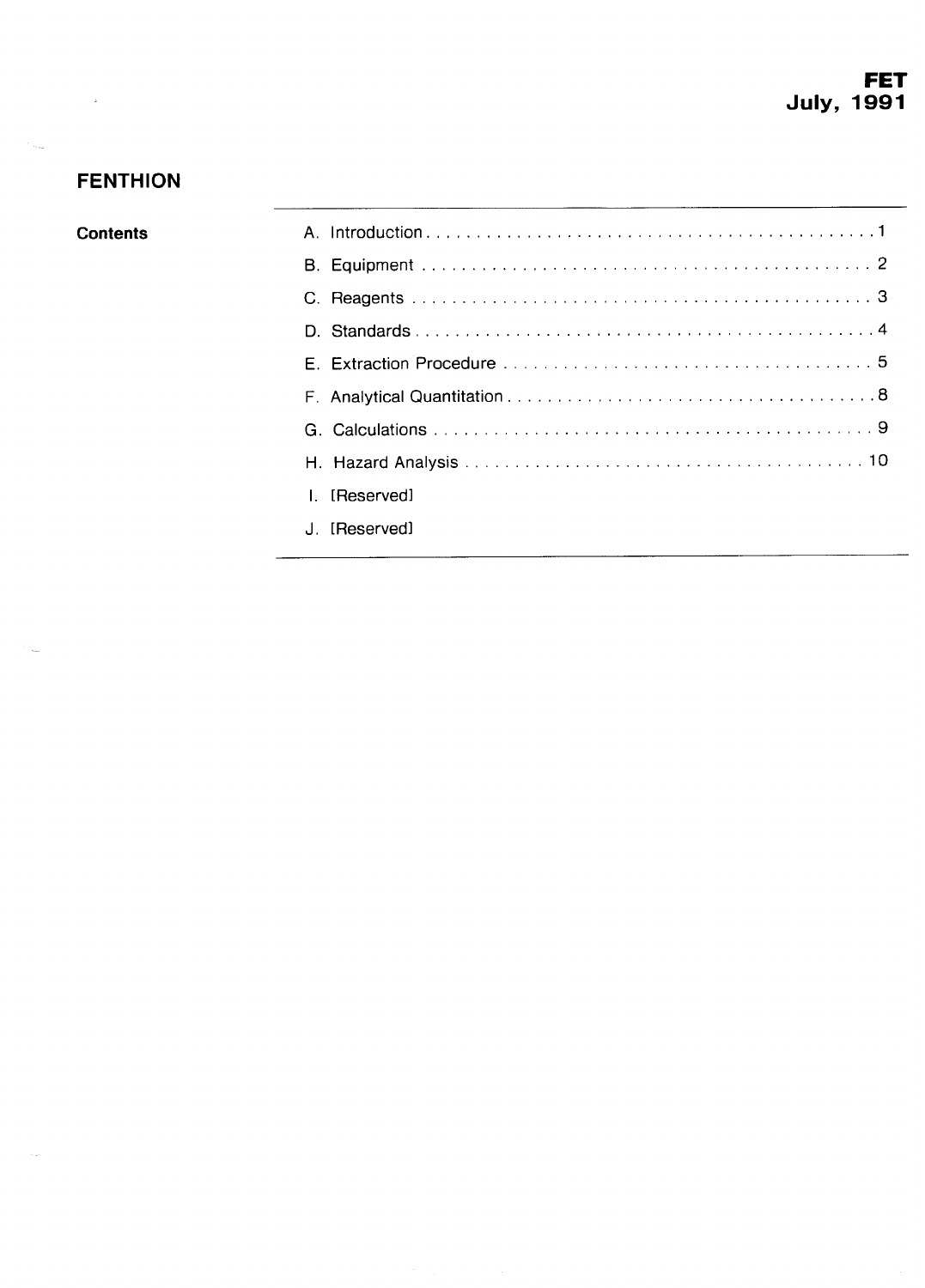#### <span id="page-1-0"></span>**A. INTRODUCTION**

- **1. Theory A** weighed portion of tissue is ground in a mixture of acetone and chloroform and the aqueous phase is discarded. The organic phase is evaporated to dryness and the residue partitioned between petroleum ether and acetonitrile. The acetonitrile layer is evaporated to dryness and the residue is treated with an oxidation mixture and extracted with hydrochloric acid. The oxygen analog, sulfone, is extracted from the aqueous phase in chloroform and evaporated to dryness. The residue is dissolved in acetone and is quantitatively analyzed by means of a gas-liquid chromatograph using a KC1 thermionic detector.
- **2. Applicability** This procedure is applicable to the determination of fenthion (0,O-Dimethyl 0-[4-(methylthiol-m-tolyll phosphorothioatel and its metabolites in animal tissue.

# **FENTHION**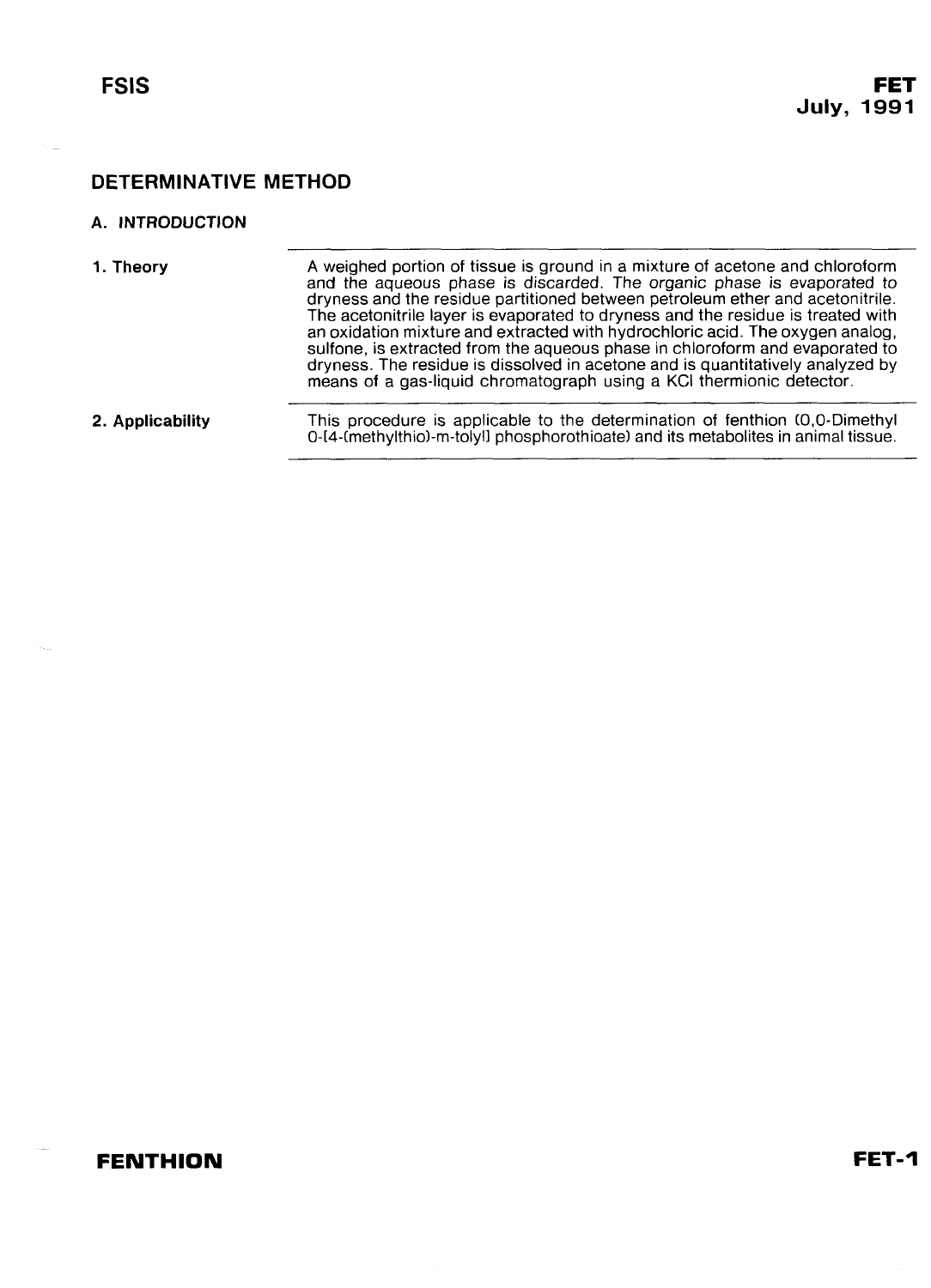#### <span id="page-2-0"></span>**0. EQUIPMENT**

| 1. Apparatus       | a. Assorted laboratory glassware.                                |
|--------------------|------------------------------------------------------------------|
|                    | b. Blenders: Waring or equivalent, equipped with one-quart jars. |
|                    | c. Centrifuge: Damon/IEC model BE-SO, or equivalent.             |
|                    | d. Food chopper: Hobart or equivalent.                           |
| 2. Instrumentation | a. Gas chromatograph: equipped with a detector, or equivalent.   |
|                    | Rotary vacuum evaporator: all glass.<br>b.                       |

**FENTHION**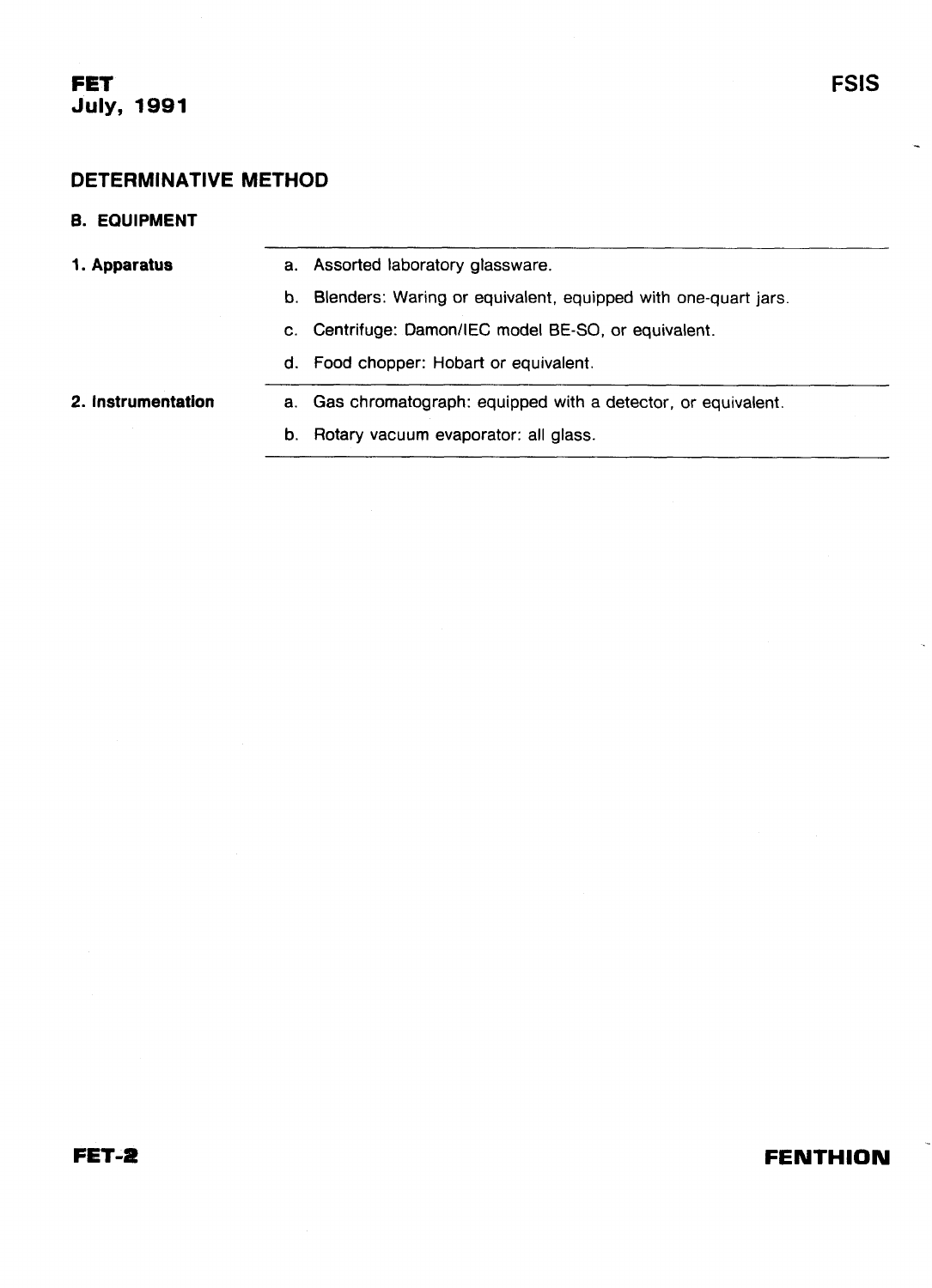#### <span id="page-3-0"></span>**C.** REAGENTS AND SOLUTIONS

#### Reagent and Solution List

- Acetone: Reagent, ACS, redistilled.
- Acetonitrile: Technical, redistilled.
- Chloroform: Reagent, ACS, redistilled.
- m-Chloroperbenzoic acid, F.M.C. Corp., Villa Park, IL.
- m-Chloroperbenzoic acid reagent: 10% **(w/v)** in isopropyl ether. Observe warnings on container label. Prepare only the amount needed.
- $f_{\perp}$ Hydrochloric acid: 2.ON.
- g. Hyflo Super-Cel: Johns-Manville.
- h. Isopropyl ether: Reagent, ACS, Fisher Cat. #E-141.
- ì. Petroleum ether: Redistilled.
- j. Sodium hydroxide: Analytical reagent, 0.5N.

#### **FENTHION**

#### FET-3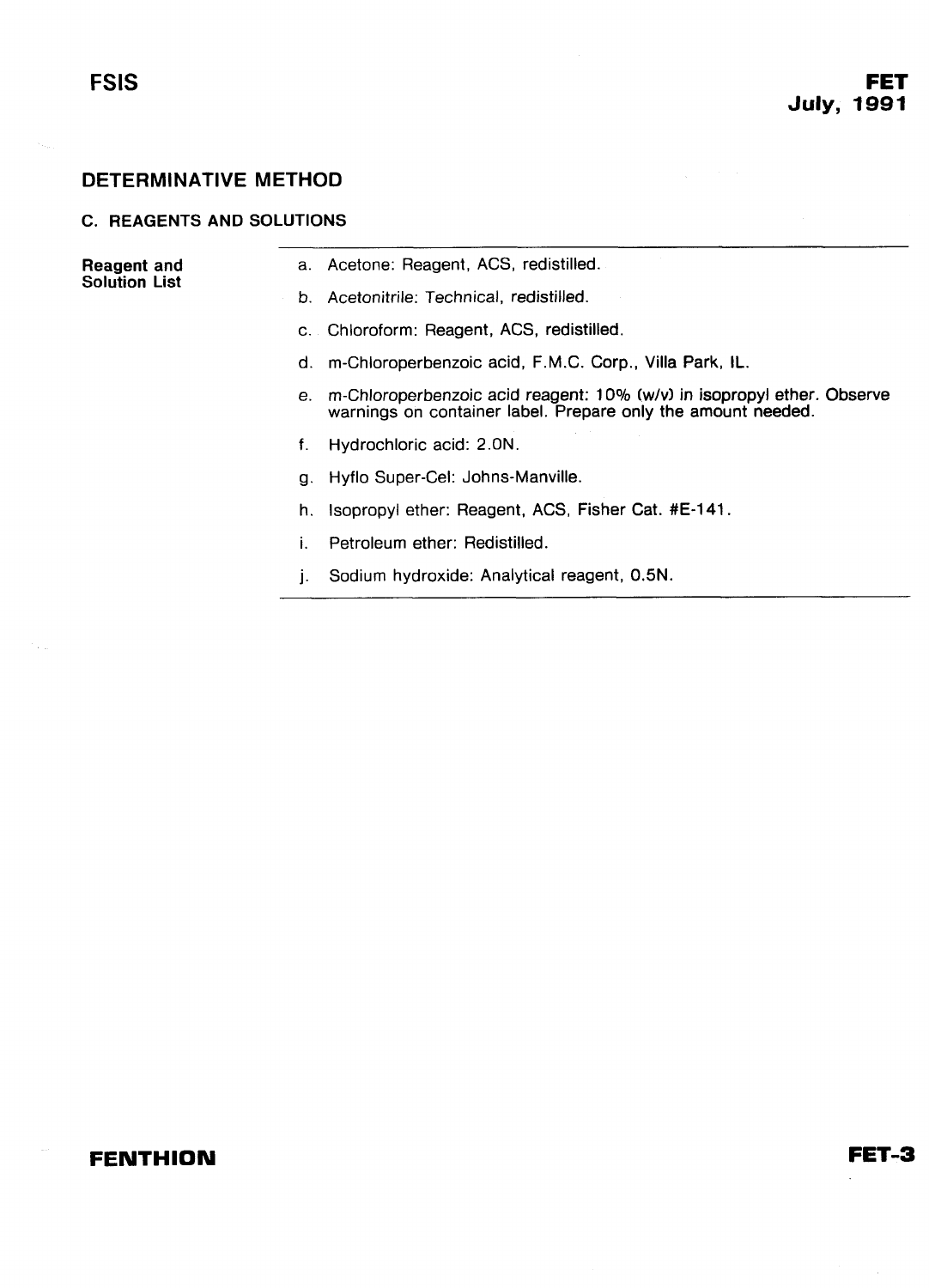#### <span id="page-4-0"></span>**D. STANDARDS**

| 1. Source                             | EPA<br>Director<br>Environmental Monitoring System Laboratory<br>Office of Research & Development<br>Cincinnati, OH 45268<br>513-569-7610 (use modem)                           |  |  |  |  |
|---------------------------------------|---------------------------------------------------------------------------------------------------------------------------------------------------------------------------------|--|--|--|--|
| 2. Preparation of<br><b>Standards</b> | Fenthion standard solution $(5 \mu g/mL)$ in acetone).                                                                                                                          |  |  |  |  |
|                                       | a. Weigh 0.05 g fenthion standard into a clean 100 mL volumetric flask. Make<br>to volume with reagent acetone and shake to mix.                                                |  |  |  |  |
|                                       | b. Transfer 1 mL of this solution to a clean 100 mL volumetric flask. Make to<br>volume with reagent acetone and shake to mix. This flask contains 5 $\mu$ g/mL<br>of fenthion. |  |  |  |  |
|                                       |                                                                                                                                                                                 |  |  |  |  |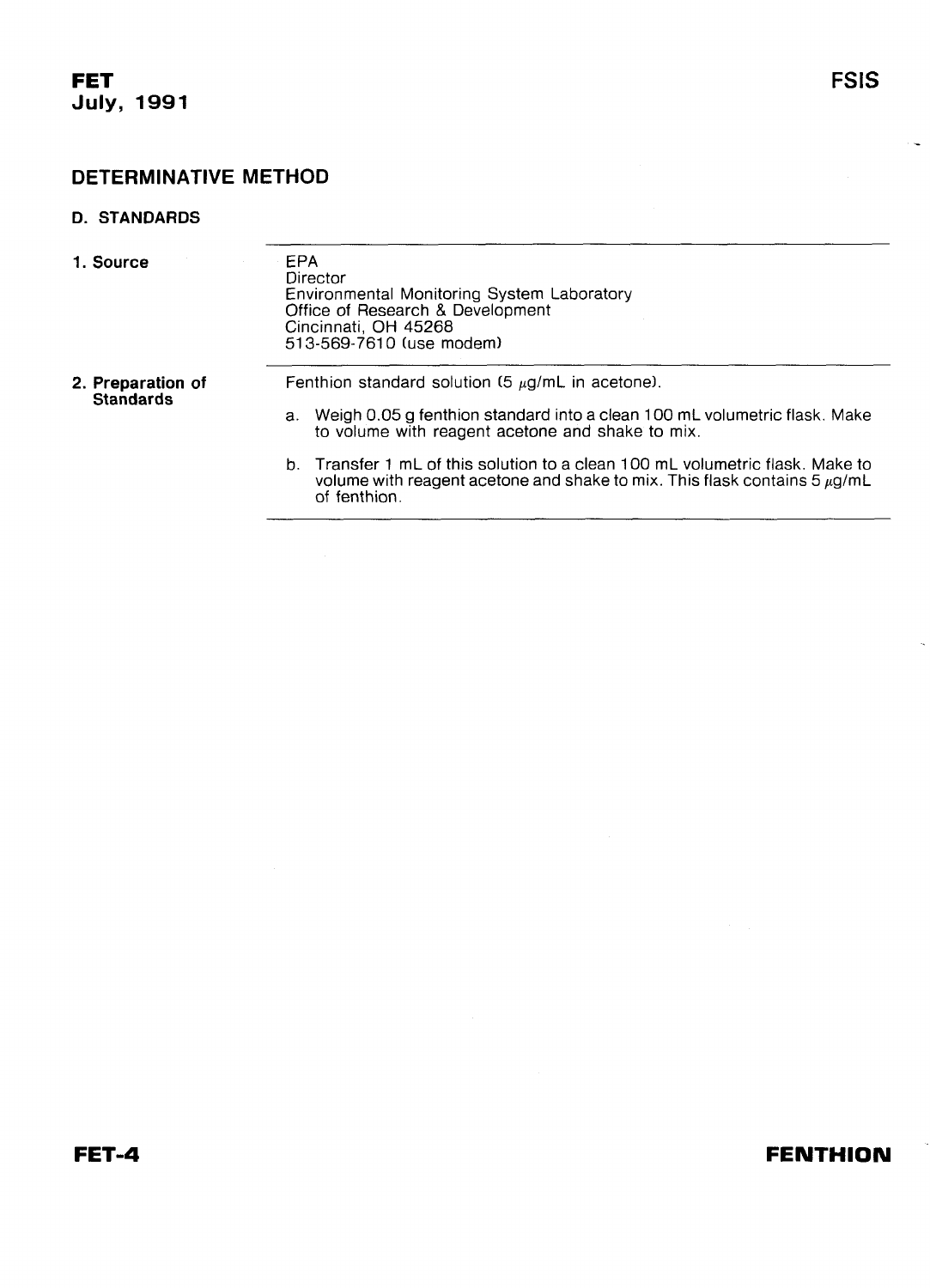<span id="page-5-0"></span>

|  |  |  | <b>E. EXTRACTION PROCEDURE</b> |
|--|--|--|--------------------------------|
|--|--|--|--------------------------------|

| 1. Sample Preparation |    | a. Grind the entire sample in a food chopper in the presence of an equal amount<br>of dry ice.                                                                                          |  |  |  |
|-----------------------|----|-----------------------------------------------------------------------------------------------------------------------------------------------------------------------------------------|--|--|--|
|                       | b. | Place the sample material in frozen storage overnight to allow the dry ice<br>to sublime.                                                                                               |  |  |  |
| 2. Sample Extraction- | а. | Weigh 25 g of the chopped sample into a blender jar.                                                                                                                                    |  |  |  |
| <b>Fat Tissue</b>     | b. | Add 200 mL petroleum ether and blend for three minutes at high speed.                                                                                                                   |  |  |  |
|                       |    | c. Filter, with suction, through a Whatman #42 filter paper covered with a<br>1/8-inch layer of Hyflo Super-Cel.                                                                        |  |  |  |
|                       |    | d. Transfer the filtrate to a 500 mL separatory funnel.                                                                                                                                 |  |  |  |
|                       |    | NOTE: If the filtrate becomes cloudy, warm the solution before the transfer<br>is made.                                                                                                 |  |  |  |
|                       | е. | Return the filter cake and filter paper to the blender jar.                                                                                                                             |  |  |  |
|                       | f. | Add 200 mL acetonitrile and blend for two minutes at high speed.                                                                                                                        |  |  |  |
|                       |    | g. Filter, with suction, through a Whatman #42 filter paper into the same filter<br>flask.                                                                                              |  |  |  |
|                       |    | h. Transfer the filtrate to the separatory funnel containing the petroleum ether<br>extract.                                                                                            |  |  |  |
|                       | i. | Shake the separatory funnel for 30 seconds, allow the layers to separate,<br>and draw off the lower phase into a second 500 mL separatory funnel<br>containing 100 mL of Skellysolve B. |  |  |  |
|                       | j. | Shake the second separatory funnel for 30 seconds, allow the layers to<br>separate, and draw off the lower phase into a 1,000 mL round-bottom flask.                                    |  |  |  |
|                       |    | k. Repeat the extractions in steps i and j, using 200 mL portions of acetonitrile.                                                                                                      |  |  |  |
|                       | I. | Evaporate the combined acetonitrile extracts (600 mL) to dryness on the<br>evaporator at 40° C. Continue with step E.4.                                                                 |  |  |  |
| 3. Sample Extraction- |    | a. Weigh 50 g of the chopped sample into a blender jar.                                                                                                                                 |  |  |  |
| <b>Other Tissues</b>  |    | b. Add 15 g of Hyflo Super-Cel and 200 mL acetone and blend for three minutes<br>at high speed.                                                                                         |  |  |  |
|                       |    | c. Filter, with suction, through Whatman #42 filter paper.                                                                                                                              |  |  |  |
|                       |    | d. Transfer the filtrate to a 1,000 mL separatory funnel.                                                                                                                               |  |  |  |
|                       |    | e. Return the filter cake and filter paper to the blender jar.                                                                                                                          |  |  |  |
|                       |    |                                                                                                                                                                                         |  |  |  |

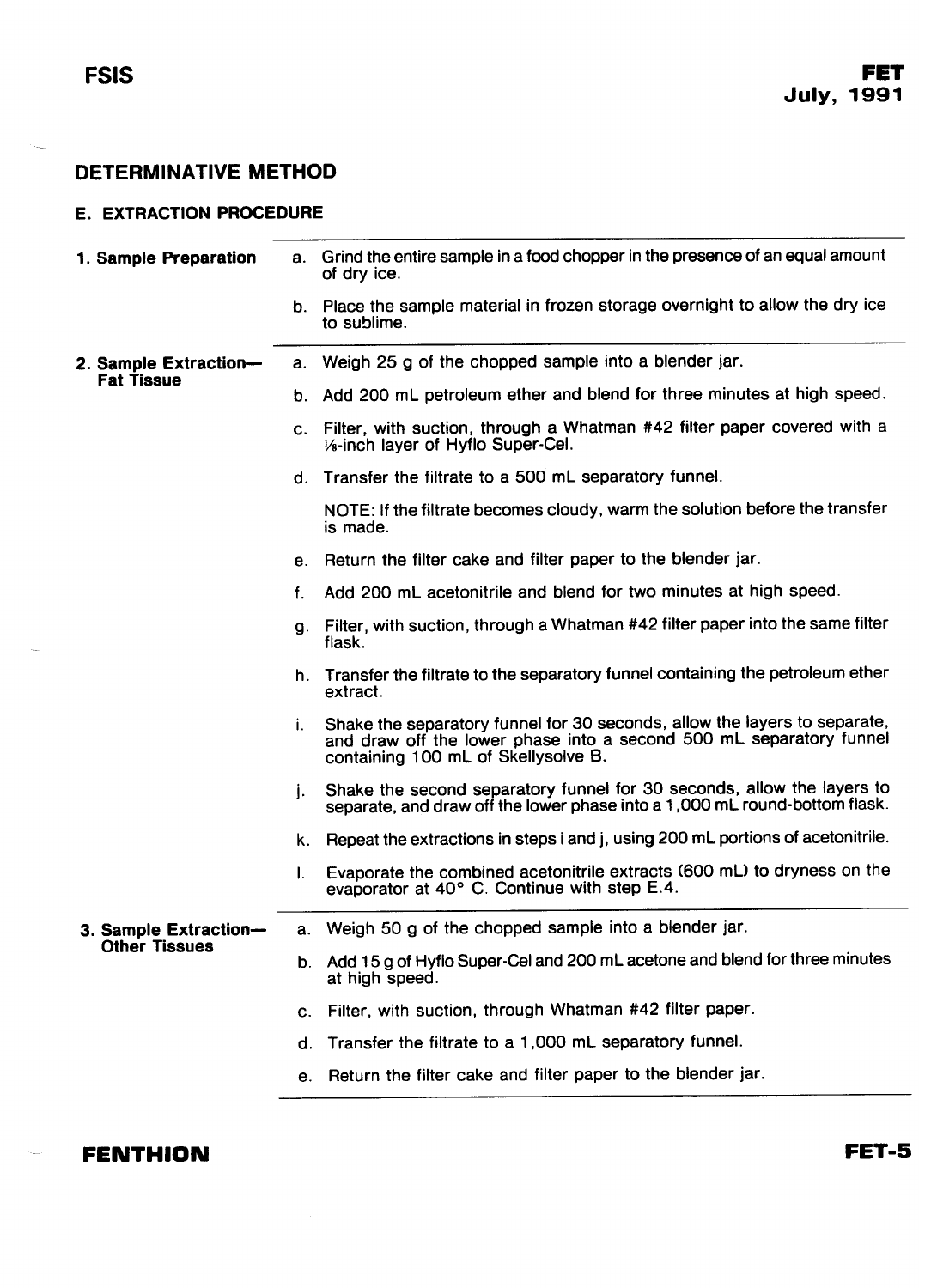#### **E. EXTRACTION PROCEDURE (Continued)**

- Add 200 mL chloroform and blend at high speed for three minutes. f.
- Filter, with suction, through a Whatman #42 filter paper covered with a  $\frac{1}{3}$ a. inch layer of Hyflo Super-Cel into the same flask.
- h. Rinse the blender jar with 100 mL chloroform and add the rinsings to the dry filter cake.
- Transfer the filtrate to the separatory funnel containing the acetone extract. i.
- Shake the separatory funnel for 20 seconds, allow the layers to separate, j. and draw off the lower phase through a 32 cm Whatman #12 fluted filter paper into a 1,000 mL round-bottom flask.
- k. Evaporate the sample to dryness on the rotary evaporator at  $40^{\circ}$  C.
- $\mathbf{L}$ Transfer the sample residue to a 500 mL separatory funnel with 200 mL petroleum ether.
- m. Rinse the flask with 200 mL acetonitrile and add the rinsings to the separatory funnel containing the petroleum ether solution.
- Shake the separatory funnel for 30 seconds, allow the layers to separate, and draw off the lower phase into a second 500 mL separatory funnel containing 100 mL petroleum ether.
- Shake the second separatory funnel for 30 seconds, allow the layers to separate, and draw off the lower phase into a 100 mL round-bottom flask.
- Repeat the extractions in steps n and o with two 100 mL portions of acetonitrile.
- Evaporate the combined acetonitrile extracts (400 mL) to dryness on the evaporator at 40' C.

Start an appropriate fenthion standard.

- Dissolve the residue from the acetonitrile evaporation in 10 mL of the m-chloroperbenzoic acid reagent.
- Allow the sample to stand at room temperature for 30 minutes with occasional swirling.

NOTE: Do not allow the sample to remain in contact with the concentrated oxidant for more than 45 minutes.

- Add 10 mL isopropyl ether and transfer the sample to a 125 mL centrifuge separatory funnel.
- Shake the separatory funnel for 30 seconds, allow the layers to separate, and draw off the lower phase into a second 125 mL centrifuge separatory funnel containing 20 mL isopropyl ether.

## **FENTHION**

**4. Oxidation-All Samples**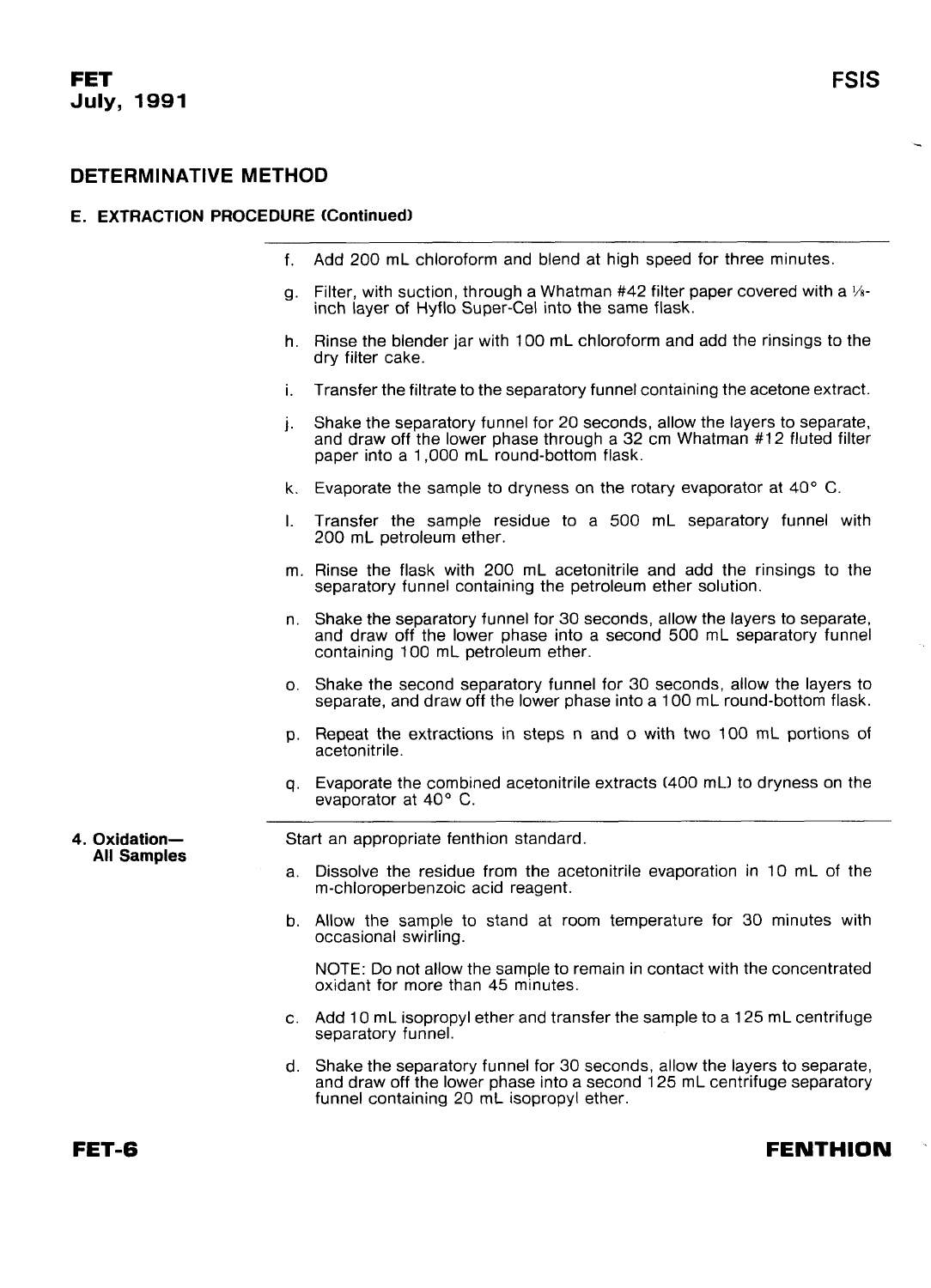#### **E. EXTRACTION PROCEDURE (Continued)**

- Add 80 mL of 2.ON hydrochloric acid to the first separatory funnel and shake е. for 30 seconds.
- f. Shake the second separatory funnel for 30 seconds, if necessary; then centrifuge the sample for 5 minutes at 800 rpm.
- g. Draw off the lower phase into a 500 mL separatory funnel.
- h. Draw off the lower phase of the first 125 mL separatory funnel into the second 125 mL separatory funnel and repeat steps f and g.
- i. Add 200 mL chloroform to the 500 mL separatory funnel containing the aqueous extracts (160 mL).
- Shake the separatory funnel for 30 seconds, allow the layers to separate, j. and draw off the lower phase into a second 500 mL separatory funnel.
- k. Repeat step j with 100 mL chloroform.
- Add 100 mL of 0.5N sodium hydroxide to the combined chloroform extracts ŧ. and shake the separatory funnel for 30 seconds.
- Allow the layers to separate, and draw off the lower phase through a 32 cm Whatman #12 fluted filter paper into a 500 mL round-bottom flask.
- n. Evaporate the sample to dryness on the evaporator at  $40^{\circ}$  C, removing any traces of chloroform with a gentle stream of air.

### **FENTHION**

FET-7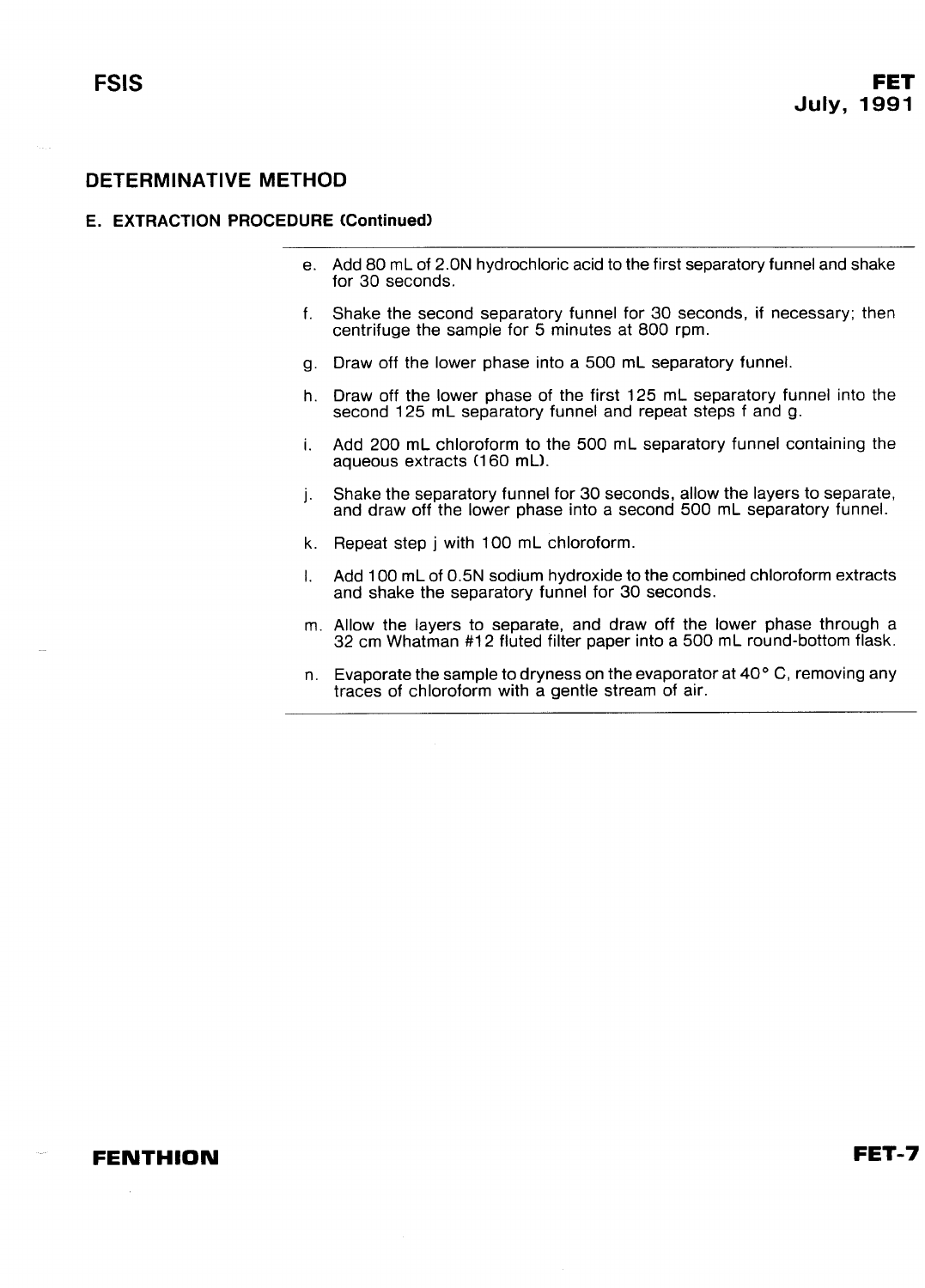#### <span id="page-8-0"></span>**F. ANALYTICAL QUANTITATION**

| 1. Instrumental Settings<br>and Conditions                                                                 | Chromatographic conditions.                                                                                                                                                                                                                                        |  |  |  |
|------------------------------------------------------------------------------------------------------------|--------------------------------------------------------------------------------------------------------------------------------------------------------------------------------------------------------------------------------------------------------------------|--|--|--|
|                                                                                                            | Column: 16 inch $\times$ 3 mm i.d. borosilicate glass column packed with 10%<br>a.<br>D.C. 200 and 0.2% QF-1, or equivalent, on 80-100 mesh Gas Chrom Q.                                                                                                           |  |  |  |
|                                                                                                            | b. Carrier gas: Nitrogen, 35 mL/min, 40 psi.                                                                                                                                                                                                                       |  |  |  |
|                                                                                                            | c. Hydrogen flow: 35 mL/min, 12 psi.                                                                                                                                                                                                                               |  |  |  |
|                                                                                                            | d. Air flow: $425$ mL/min, 30 psi.                                                                                                                                                                                                                                 |  |  |  |
|                                                                                                            | Temperature:<br>е.                                                                                                                                                                                                                                                 |  |  |  |
|                                                                                                            | i. Column $-210^\circ$ C.                                                                                                                                                                                                                                          |  |  |  |
|                                                                                                            | ii. Injection port-225° C.                                                                                                                                                                                                                                         |  |  |  |
|                                                                                                            | iii. Detector-240° C.                                                                                                                                                                                                                                              |  |  |  |
|                                                                                                            | Recorder chart speed: 1/2-inch per minute.<br>f.                                                                                                                                                                                                                   |  |  |  |
|                                                                                                            | Electrometer range: 100.<br>а.                                                                                                                                                                                                                                     |  |  |  |
|                                                                                                            | Attenuation: 1.<br>h.                                                                                                                                                                                                                                              |  |  |  |
| 2. General Operation                                                                                       | Dissolve the residue from oxidation in 2 mL acetone.<br>a.                                                                                                                                                                                                         |  |  |  |
|                                                                                                            | b. Using a microliter syringe, inject 4 $\mu$ L of the sample or standard solution<br>into the gas chromatograph.                                                                                                                                                  |  |  |  |
|                                                                                                            | Identify the fenthion peak by its retention time and measure the area<br>C.<br>produced on the recorder strip chart with a polar planimeter. At the operating<br>conditions employed, the retention time for the fenthion oxygen analog<br>sulfone is 3.5 minutes. |  |  |  |
| 3. Reference<br>Anderson, R. J., et. al., Journal of Agriculture and Food Chemistry.<br>14, 6, 619 (1961). |                                                                                                                                                                                                                                                                    |  |  |  |
|                                                                                                            |                                                                                                                                                                                                                                                                    |  |  |  |

# **FENTHION**

 $\ddot{\phantom{0}}$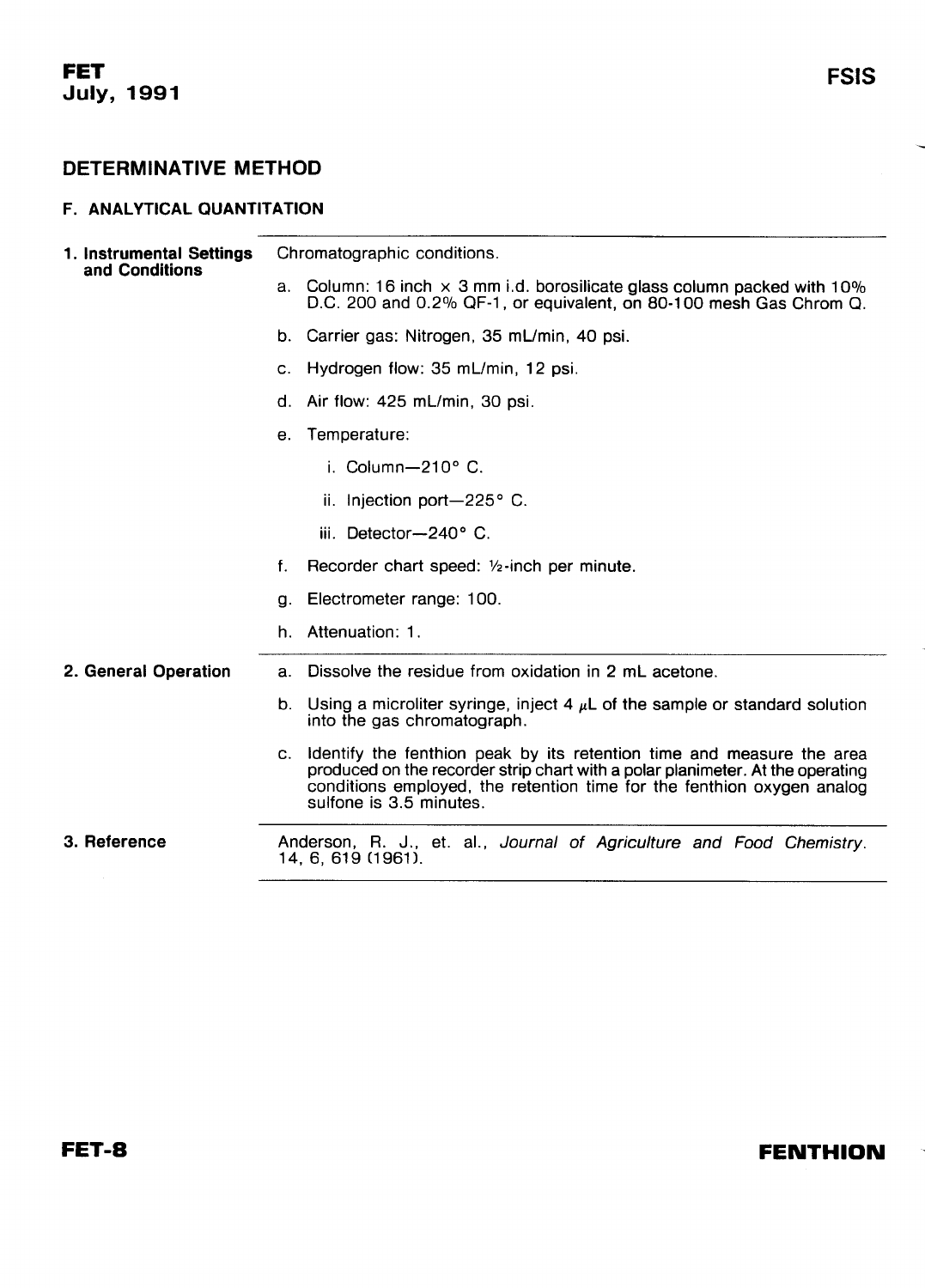#### <span id="page-9-0"></span>**G. CALCULATIONS**

**Procedure** 

Calculation of the ppm of fenthion in a sample is done by use of the following equation in which response for an unknown is compared to the response for an amount of standard fenthion carried through the procedure from the oxidation step. In the case of a 50 g sample, 5  $\mu$ g of standard fenthion is used, which corresponds to 0.1 ppm.

|         | Area<br>(Sample)   | Attenuation<br>(Sample)   | Std. ini.       | Dilution |  |
|---------|--------------------|---------------------------|-----------------|----------|--|
| $ppm =$ | Area<br>(Standard) | Attenuation<br>(Standard) | Sample wt. in g | Factor   |  |

When using the aliquots and dilutions described in the above procedure, the equation simplifies to:

| ppm | Area<br>(Sample)   | Attenuation<br>(Sample)   | $\times$ 0.1 |
|-----|--------------------|---------------------------|--------------|
|     | Area<br>(Standard) | Attenuation<br>(Standard) |              |

## **FENTHION**

FET-9